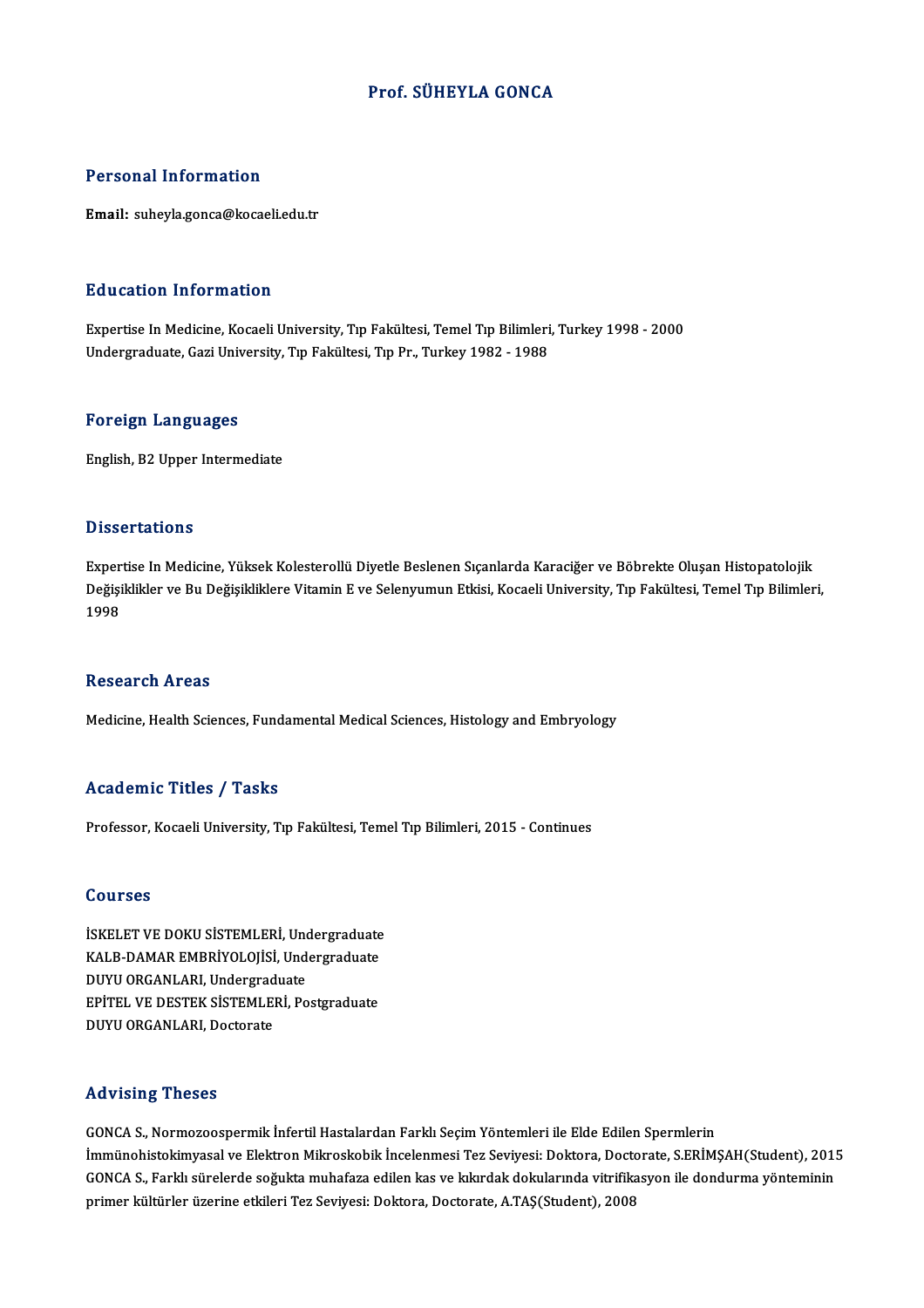### **Jury Memberships**

Appointment Academic Staff, PROF. JÜRİSİ, TRAKYA ÜNİVERSİTESİ TIP FAKÜLTESİ, November, 2016

#### Articles Published in Journals That Entered SCI, SSCI and AHCI Indexes

rticles Published in Journals That Entered SCI, SSCI and AHCI Indexes<br>I. Custodiol versus Blood Cardioplegia: Comparison of Myocardial Immunohistochemical Analysis and<br>Clinical Outcomes Clinical Outcomes.<br>Clinical Outcomes.<br>Sep 0. Aydin II, Kadi Custodiol versus Blood Cardioplegia: Comparison of Myocardial Immunohistochemic<br>Clinical Outcomes.<br>Sen O., Aydin U., Kadirogullari E., Güler S., Gonca S., Solakoğlu S., Karaçalılar M., Timur B., Onan B.<br>Presilien journal o

Clinical Outcomes.<br>Sen 0., Aydin U., Kadirogullari E., Güler S., Gonca S., Solakoğlu S., Karaçalılar M., Timur<br>Brazilian journal of cardiovascular surgery, 2022 (Journal Indexed in SCI Expanded)<br>Effects of pulmonary perfus Sen O., Aydin U., Kadirogullari E., Güler S., Gonca S., Solakoğlu S., Karaçalılar M., Timur B., Onan B.<br>Brazilian journal of cardiovascular surgery, 2022 (Journal Indexed in SCI Expanded)<br>II. Effects of pulmonary perfusion

Brazilian jou<br>Effects of p<br>operation<br>Karacalilar l Effects of pulmonary perfusion during cardiopulmonary bypass on<br>operation<br>Karacalilar M., Onan I. S. , Onan B., Sen O., GONCA S., Solakoglu S., Yeniterzi M.<br>JOUPMAL OF GARDIAC SURCERY vol 25, no 10, np 2460, 2476, 2020 (Jo

operation<br>Karacalilar M., Onan I. S. , Onan B., Sen O., GONCA S., Solakoglu S., Yeniterzi M.<br>JOURNAL OF CARDIAC SURGERY, vol.35, no.10, pp.2469-2476, 2020 (Journal Indexed in SCI)<br>Effect of Electrosautery on Endethelial In Karacalilar M., Onan I. S. , Onan B., Sen O., GONCA S., Solakoglu S., Yeniterzi M.<br>JOURNAL OF CARDIAC SURGERY, vol.35, no.10, pp.2469-2476, 2020 (Journal Indexed in SCI)<br>III. Effect of Electrocautery on Endothelial Integri

- JOURNAL OF CARDIAC SURGERY, vol.35, no.10, pp.2469<br>Effect of Electrocautery on Endothelial Integrity<br>Analysis with Transmission Electron Microscopy<br>ONAN P. VENITERZI M. ORR J. S. FEGNI B. CONCA S. 6 Effect of Electrocautery on Endothelial Integrity of the Internal Thoracic Artery<br>Analysis with Transmission Electron Microscopy<br>ONAN B., YENİTERZİ M., Onan I. S., Ersoy B., GONCA S., GELENLİ E., SOLAKOĞLU S., Bakir I.<br>TEV Analysis with Transmission Electron Microscopy<br>ONAN B., YENİTERZİ M., Onan I. S. , Ersoy B., GONCA S., GELENLİ E., SOLAKOĞLU S., Bakir I.<br>TEXAS HEART INSTITUTE JOURNAL, vol.41, no.5, pp.484-490, 2014 (Journal Indexed in SC
- IV. Effect of lower than expected number of oocyte on the IVF results after oocyte-pickup TEXAS HEART INSTITUTE JOURNAL, vol.41, no.5, pp.484-490, 2014 (Journal Index<br>Effect of lower than expected number of oocyte on the IVF results after<br>Gonca S., Gun I., Ovayolu A., Silfeler D., Sofuoglu K., Ozdamar O., Yilma INTERNATIONAL JOURNAL OF CLINICAL AND EXPERIMENTAL MEDICINE, vol.7, no.7, pp.1853-1859, 2014<br>(Journal Indexed in SCI) Gonca S., Gun I., Ovayolu<br>INTERNATIONAL JOURN.<br>(Journal Indexed in SCI)<br>Chronic moderate else INTERNATIONAL JOURNAL OF CLINICAL AND EXPERIMENTAL MEDICINE, vol.7, no.7, pp.185<br>(Journal Indexed in SCI)<br>V. Chronic moderate alcohol consumption induces iNOS expression in the penis: An<br>immunobistochamical study
- (Journal Indexed in SCI)<br>Chronic moderate alcohol co<br>immunohistochemical study<br>Conge S. Verun V. Cögmer S. S. J

immunohistochemical study<br>Gonca S., Yazır Y., Göçmez S. S. , Dalçik E. N. , Utkan T., Dalçıkl H.

Turkish Journal of Medical Sciences, vol.44, pp.375-380, 2014 (Journal Indexed in SCI)

- Gonca S., Yazır Y., Göçmez S. S. , Dalçik E. N. , Utkan T., Dalçıkl H.<br>Turkish Journal of Medical Sciences, vol.44, pp.375-380, 2014 (Journal Indexed in SCI)<br>VI. Comparison of Conventional and No-Touch Techniques in Harves Turkish Journal of Medical Sciences, vol.44, pp.375-380, 2014<br>Comparison of Conventional and No-Touch Techniques<br>Artery Bypass Grafting in View of Endothelial Damage<br>San O. CONCA S. Salakaglu S. Dalsik H. Dalsik C. Orkara Comparison of Conventional and No-Touch Techniqu<br>Artery Bypass Grafting in View of Endothelial Dama;<br>Sen O., GONCA S., Solakoglu S., Dalcik H., Dalcik C., Ozkara A.<br>HEAPT SUBCERY FOBUM vol 16 no.4, 2012 (Journal Indox Artery Bypass Grafting in View of Endothelial Damage<br>Sen O., GONCA S., Solakoglu S., Dalcik H., Dalcik C., Ozkara A.<br>HEART SURGERY FORUM, vol.16, no.4, 2013 (Journal Indexed in SCI)
- VII. Expression of inducible nitric oxide synthase (iNOS) in the azoospermic human testis HEART SURGERY FORUM, vol.16, no.4, 2013 (Journal Indexed in SCI)<br>Expression of inducible nitric oxide synthase (iNOS) in the azoospermic l<br>Costur P., Filiz S., Gonca S., Culha M., Gulecen T., Solakoglu S., Canberk Y., Cali Expression of inducible nitric oxide synthase (iNOS) in th<br>Costur P., Filiz S., Gonca S., Culha M., Gulecen T., Solakoglu S., Canb<br>ANDROLOGIA, vol.44, pp.654-660, 2012 (Journal Indexed in SCI)<br>Effects of Thorasia Enidural Costur P., Filiz S., Gonca S., Culha M., Gulecen T., Solakoglu S., Canberk Y., Caliskan E.<br>ANDROLOGIA, vol.44, pp.654-660, 2012 (Journal Indexed in SCI)<br>VIII. Effects of Thoracic Epidural Anesthesia on Flow and Endothelium
- ANDROLOGIA, vol.44, pp.654-660, 2012 (Journal Indexed in SCI)<br>Effects of Thoracic Epidural Anesthesia on Flow and Ende<br>Coronary Artery Bypass Graft Surgery Effects of Thoracic Epidural Anesthesia on Flow and Endothelium of Internationally contains a Coronary Artery Bypass Graft Surgery<br>Onan I. S. , Onan B., Korkmaz A. A. , Oklu L., Kilickan L., GONCA S., Dalcik H., Sanisoglu JOURNAL OF CARDIOTHORACIC AND VASCULAR ANESTHESIA, vol.25, no.6, pp.1063-1070, 2011 (Journal Indexed<br>in SCI) Onan I. S., Onan B., Korkmaz A. A., Oklu L., Kilickan L., GONCA S., Dalcik H., Sanisoglu I. IOURNAL OF CARDIOTHORACIC AND VASCULAR ANESTHESIA, vol.25, no.6, pp.1063-1070, 2011 (Journal Indexed<br>in SCI)<br>IX. Immunohistochemical Evaluation of the Protective Effect of Ginkgo Biloba, Probiotic Saccharomyces<br>Boulandii a
- in SCI)<br>Immunohistochemical Evaluation of the Protective Effect of Ginkgo Biloba, I<br>Boulardii and N-Acetylcysteine on Radiation-Induced Small Intestine Injury<br>Fit iz S. Cursel S. B. Pivilaiz P. C. Verulser S. CONCA S. Cele Boulardii and N-Acetylcysteine on Radiation-Induced Small Intestine Injury<br>FİLİZ S., Gursel S. B., Biyiksiz P. C., Yoruker S., GONCA S., Gelenli E., Dalcik H. TURKIYE KLINIKLERI TIP BILIMLERI DERGISI, vol.30, no.5, pp.1433-1440, 2010 (Journal Indexed in SCI) FİLİZ S., Gursel S. B. , Biyiksiz P. C. , Yoruker S., GONCA S., Gelenli E., Dalcik H.<br>TURKIYE KLINIKLERI TIP BILIMLERI DERGISI, vol.30, no.5, pp.1433-1440, 2010 (Journal Indexed in SCI)<br>X. CHRONIC ETHANOL-INDUCED GLIAL FIB
- TURKIYE KLINIKLERI TIP BILIMLERI DERGISI, vol.30, no.5, pp.1433-1440, 2010 (Journal Indexed<br>CHRONIC ETHANOL-INDUCED GLIAL FIBRILLARY ACIDIC PROTEIN (GFAP) IMMUNOR<br>IMMUNOCYTOCHEMICAL OBSERVATION IN VARIOUS REGIONS OF ADULT CHRONIC ETHANOL-INDUCED GLIAL FIBRILLARY ACID.<br>IMMUNOCYTOCHEMICAL OBSERVATION IN VARIOUS RE<br>Dalçık H., Yardımoğlu M., Filiz S., Gonca S., Dalçık C., Erden B. F.<br>INTERNATIONAL JOURNAL OF NEUROSCIENCE vel 119. no.9. r IMMUNOCYTOCHEMICAL OBSERVATION IN VARIOUS REGIONS OF ADULT RAT BRAIN<br>Dalçık H., Yardımoğlu M., Filiz S., Gonca S., Dalçık C., Erden B. F.<br>INTERNATIONAL JOURNAL OF NEUROSCIENCE, vol.119, no.9, pp.1303-1318, 2009 (Journal In Dalçık H., Yardımoğlu M., Filiz S., Gonca S., Dalçık C., Erden B. F.<br>INTERNATIONAL JOURNAL OF NEUROSCIENCE, vol.119, no.9, pp.1303-1318, 2009 (Journal Indexed in SCI)<br>XI. The cardioprotective effects of thoracal epidural a
- INTERNATIONAL JOURNAL OF NEUROSCIENCE, vol.119, no.9, pp.1303-1318, 2009 (Journal Indexed in SCI)<br>The cardioprotective effects of thoracal epidural anesthesia are induced by the expression of<br>vascular endothelial growth fa The card<br>vascular<br>surgery<br><sup>Conce S</sup> vascular endothelial growth factor and inducible nitric oxide synthase in cardiopulmonary bypass<br>surgery<br>Gonca S., Kilickan L., Dalcik C., Dalcik H., Byindir O.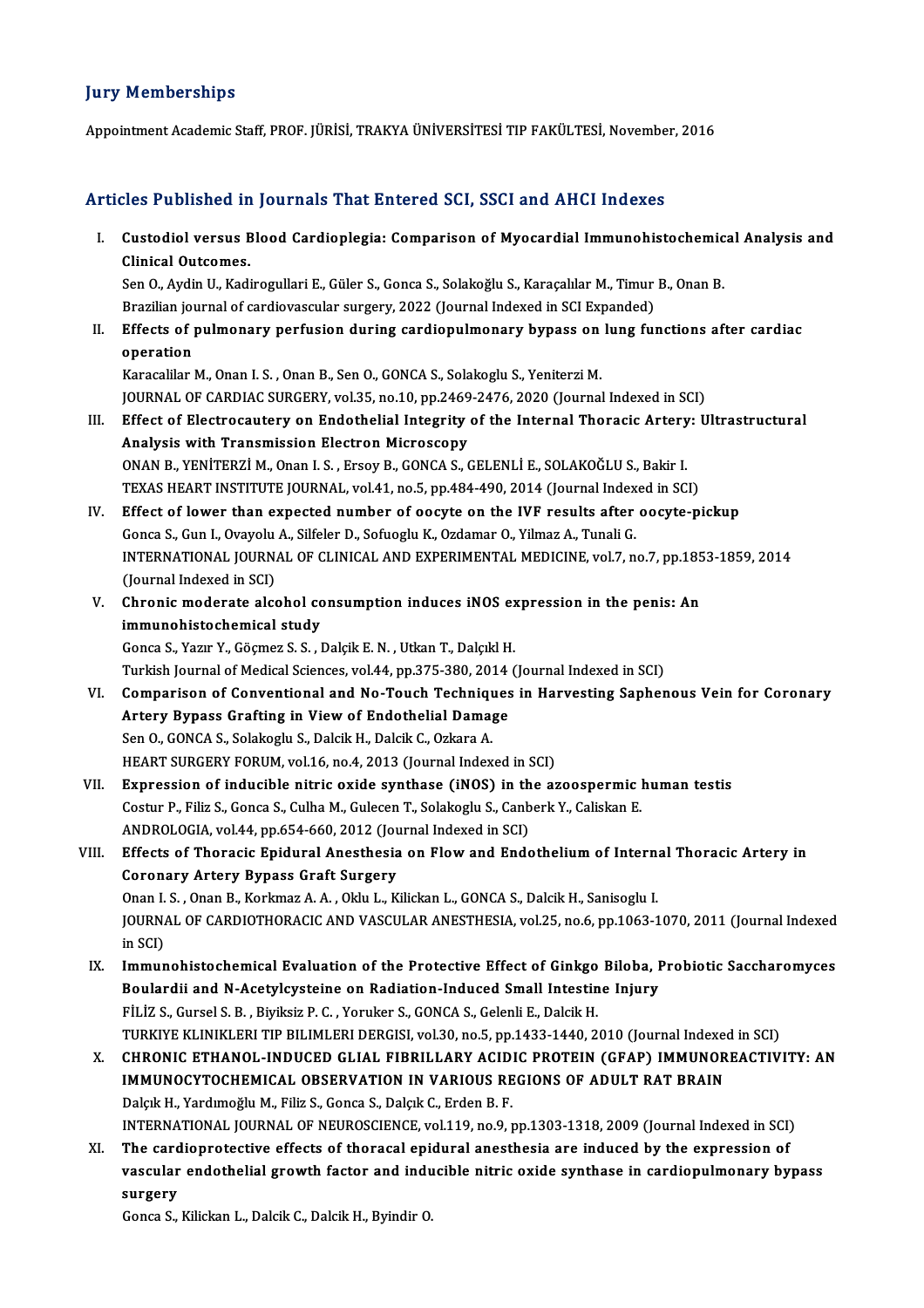JOURNAL OF CARDIOVASCULAR SURGERY, vol.48, no.1, pp.93-102, 2007 (Journal Indexed in SCI)<br>Coneral anesthesia with therasis enidural anesthesia in the sandianulmenary bunass s

XII. General anesthesia with thoracic epidural anesthesia in the cardiopulmonary bypass surgery<br>reduces apoptosis by upregulating antiapoptotic protein Bcl-2 JOURNAL OF CARDIOVASCULAR SURGERY, vol.48, no.1, pp.93-102, 200<br>General anesthesia with thoracic epidural anesthesia in the car<br>reduces apoptosis by upregulating antiapoptotic protein Bcl-2<br>Wikken L. Conse S. Dakik G. Daki Kilickan L., Gonca S., Dalcik C., Dalcik H., Solak M., Bayindir O., Suezer K., Omay O., Kan E. C. reduces apoptosis by upregulating antiapoptotic protein Bcl-2<br>Kilickan L., Gonca S., Dalcik C., Dalcik H., Solak M., Bayindir O., Suezer K., Omay O., Kan E. C.<br>JOURNAL OF CARDIOVASCULAR SURGERY, vol.47, no.3, pp.315-322, 2 Kilickan L., Gonca S., Dalcik C., Dalcik H., Solak M., Bayindir O., Suezer K., Omay O., Kan E. C.<br>JOURNAL OF CARDIOVASCULAR SURGERY, vol.47, no.3, pp.315-322, 2006 (Journal Indexed in SCI)<br>XIII. Effects of chronic ethanol JOURNAL OF CARDIOVASCULAR SURGERY<br>Effects of chronic ethanol treatment control of the method of the study<br>Conce S. Filiz S. Dalcik C. Yardimeglu M. F Effects of chronic ethanol treatment on glial fibrillary acidic proversion at immunocytochemical study<br>Gonca S., Filiz S., Dalçık C., Yardimoglu M., Dalçık H., Yazır Y., Erden B. F.<br>CELL RIOLOCY INTERNATIONAL .vel 29. no 2 nerve: an immunocytochemical study<br>Gonca S., Filiz S., Dalçık C., Yardimoglu M., Dalçık H., Yazır Y., Erden B. F.<br>CELL BIOLOGY INTERNATIONAL, vol.29, no.2, pp.169-172, 2005 (Journal Indexed in SCI)<br>Logalization of noural s Gonca S., Filiz S., Dalçık C., Yardimoglu M., Dalçık H., Yazır Y., Erden B. F.<br>CELL BIOLOGY INTERNATIONAL, vol.29, no.2, pp.169-172, 2005 (Journal Indexed in SCI)<br>XIV. Localization of neural cell adhesion molecule (N-C CELL BIOLOGY INTERNATIONAL, vol.29, no.2, pp.16<br>Localization of neural cell adhesion molecule<br>Filiz S., Dalcik H., Yardimoglu M., Gonca S., Ceylan S.<br>PIOTECHNIC & HISTOCHEMISTPY, vol.77, no.2, nn.1 Localization of neural cell adhesion molecule (N-CAM) immunoreactivity in adu<br>Filiz S., Dalcik H., Yardimoglu M., Gonca S., Ceylan S.<br>BIOTECHNIC & HISTOCHEMISTRY, vol.77, no.3, pp.127-135, 2002 (Journal Indexed in SCI)<br>Loc Filiz S., Dalcik H., Yardimoglu M., Gonca S., Ceylan S.<br>BIOTECHNIC & HISTOCHEMISTRY, vol.77, no.3, pp.127-135, 2002 (Journal Indexed in SCI)<br>XV. Localization of pan-cadherin immunoreactivity in adult rat tissues Filiz S.,DalcikH.,YardimogluM.,Gonca S.,CeylanS. Localization of pan-cadherin immunoreactivity in adult rat tissues<br>Filiz S., Dalcik H., Yardimoglu M., Gonca S., Ceylan S.<br>CELL BIOLOGY INTERNATIONAL, vol.26, no.11, pp.985-991, 2002 (Journal Indexed in SCI)<br>Eunnession of XVI. Expression of insulin-like growth factor in the placenta of intrauterine growth-retarded human CELL BI<mark><br>Express</mark><br>fetuses<br><sup>Deleik H</sub></sup> Expression of insulin-like growth factor in the placenta of intrauterine<br>fetuses<br>Dalcik H., Yardimoglu M., Vural B., Dalcik C., Filiz S., Gonca S., Kokturk S., Ceylan S.<br>ACTA HISTOCHEMICA, vol.1.03, no.2, nn.1.05, 202, 200 fetuses<br>Dalcik H., Yardimoglu M., Vural B., Dalcik C., Filiz S., Gonca S., Kokturk S., Ceylan S<br>ACTA HISTOCHEMICA, vol.103, no.2, pp.195-207, 2001 (Journal Indexed in SCI)<br>Histopathologisel offests of chologtorel and prote Dalcik H., Yardimoglu M., Vural B., Dalcik C., Filiz S., Gonca S., Kokturk S., Ceylan S.<br>ACTA HISTOCHEMICA, vol.103, no.2, pp.195-207, 2001 (Journal Indexed in SCI)<br>XVII. Histopathological effects of cholesterol and protec ACTA HISTOCHEMICA, vol.103, no.2, pp.195-207, 2001 (Journal Indexed in SCI)<br>Histopathological effects of cholesterol and protective effects of vitam<br>morphology of liver<br>GONCA S., Ceylan S., Yardimoğlu M., Dalçik H., Köktür Histopathological effects of cholesterol and protective effects of vi<br>morphology of liver<br>GONCA S., Ceylan S., Yardimoğlu M., Dalçik H., Köktürk S., FİLİZ S., Yumbul Z.<br>Turkich Journal of Modical Sciences, vol 30, ne 6, np <mark>morphology of liver</mark><br>GONCA S., Ceylan S., Yardimoğlu M., Dalçik H., Köktürk S., FİLİZ S., Yumbul Z.<br>Turkish Journal of Medical Sciences, vol.30, no.6, pp.551-555, 2000 (Journal Indexed in SCI Expanded)<br>Protestive effests GONCA S., Ceylan S., Yardimoğlu M., Dalçik H., Köktürk S., FİLİZ S., Yumbul Z.<br>Turkish Journal of Medical Sciences, vol.30, no.6, pp.551-555, 2000 (Journal Indexed in SCI Expanded)<br>XVIII. Protective effects of vitamin E an Turkis<br>Prote<br>diets<br>Canca Protective effects of vitamin E and selenium on the renal morphology<br>diets<br>Gonca S., Ceylan S., Yardimoglu M., DALÇIK H., YUMBUL Z., KÖKTÜRK S., Filiz S.<br>PATHOPIOLOCY, val.69, no.6, np.359, 369, 3000 (Journal Indoved in SC diets<br>Gonca S., Ceylan S., Yardimoglu M., DALÇIK H., YUMBUL Z., KÖKTÜRK S., Filiz S.<br>PATHOBIOLOGY, vol.68, no.6, pp.258-263, 2000 (Journal Indexed in SCI) Gonca S., Ceylan S., Yardimoglu M., DALÇIK H., YUMBUL Z., KÖKTÜRK S., Filiz S.<br>PATHOBIOLOGY, vol.68, no.6, pp.258-263, 2000 (Journal Indexed in SCI)<br>XIX. Farklı tespit solusyonlarıyla perfüzyon ve immersiyon tespit yön mikroskobik düzeyde karşılaştırılması Farklı tespit solusyonlarıyla perfüzyon ve immersiyon tespit yönte<br>mikroskobik düzeyde karşılaştırılması<br>KÖKTÜRK S., CEYLAN F. S. , YARDIMOĞLU YILMAZ M., DALÇIK H., GONCA S.<br>Cenel Tıp Dergisi yal 9 np.125,129,1999 (Jaurnal KÖKTÜRK S., CEYLAN F. S. , YARDIMOĞLU YILMAZ M., DALÇIK H., GONCA S.<br>Genel Tıp Dergisi, vol.9, pp.135-139, 1999 (Journal Indexed in AHCI)

## Articles Published in Other Journals

rticles Published in Other Journals<br>I. Selenium: A Micronutrient Essential for Maintaining Human Health.<br>CONCA S Selenium<br>GONCA S.<br>Modicine Selenium: A Micronutrient Essential for Maintaining<br>GONCA S.<br>Medicine Science, 2013 (Other Refereed National Journals)<br>Endatel Hüsreleri Jein Önemli Bir Brotein Ailesi Vask

GONCA S.<br>Medicine Science, 2013 (Other Refereed National Journals)<br>II. Endotel Hücreleri İçin Önemli Bir Protein Ailesi Vasküler Endotel Büyüme Faktörü (VEGF), Ailenin<br>İlveleri Yanısı ve Senteri Medicine Science, 2013 (Othe<br>Endotel Hücreleri İçin Ön<br>Üyeleri, Yapısı ve Sentezi<br>YAZIB V. CONCA S. DALCIK Endotel Hücreleri İçin Önemli Bir F<br>Üyeleri, Yapısı ve Sentezi<br>YAZIR Y., GONCA S., DALÇIK H., FİLİZ S.<br>Cumburiyet Üniversitesi Tın Felsültesi D **Üyeleri, Yapısı ve Sentezi**<br>YAZIR Y., GONCA S., DALÇIK H., FİLİZ S.<br>Cumhuriyet Üniversitesi Tıp Fakültesi Dergisi, no.26, pp.181-186, 2004 (Other Refereed National Journals)

## Refereed Congress / Symposium Publications in Proceedings

- efereed Congress / Symposium Publications in Proceedings<br>I. Kardiyopulmoner baypas sırasında pulmoner perfüzyonununakciğer fonksiyonları üzerine etkisi<br>Karasalilar M. ONAN İ.S. SEN O. CONCA S. SOLAKOĞLUS venitersi m Kardiyopulmoner baypas sırasında pulmoner perfüzyonununak<br>Karacalilar M., ONAN İ. S. , ŞEN O., GONCA S., SOLAKOĞLU S., yeniterzi m.<br>Türk Keln ve Damar Carrabisi Darnaği 15. Kanarasi 2018, Artakva Turk Kardiyopulmoner baypas sırasında pulmoner perfüzyonununakciğer fonksiyonları üzer<br>Karacalilar M., ONAN İ. S. , ŞEN O., GONCA S., SOLAKOĞLU S., yeniterzi m.<br>Türk Kalp ve Damar Cerrahisi Derneği 15. Kongresi 2018, Antalya, T
- Karacalilar M., ONAN İ. S. , ŞEN O., GONCA S., SOLAKOĞLU S., yeniterzi m.<br>Türk Kalp ve Damar Cerrahisi Derneği 15. Kongresi 2018, Antalya, Turkey, 26 29 October 2018<br>II. Custodiol versus blood cardioplegia, comparisi Türk Kal<br><mark>Custodi</mark><br>surgery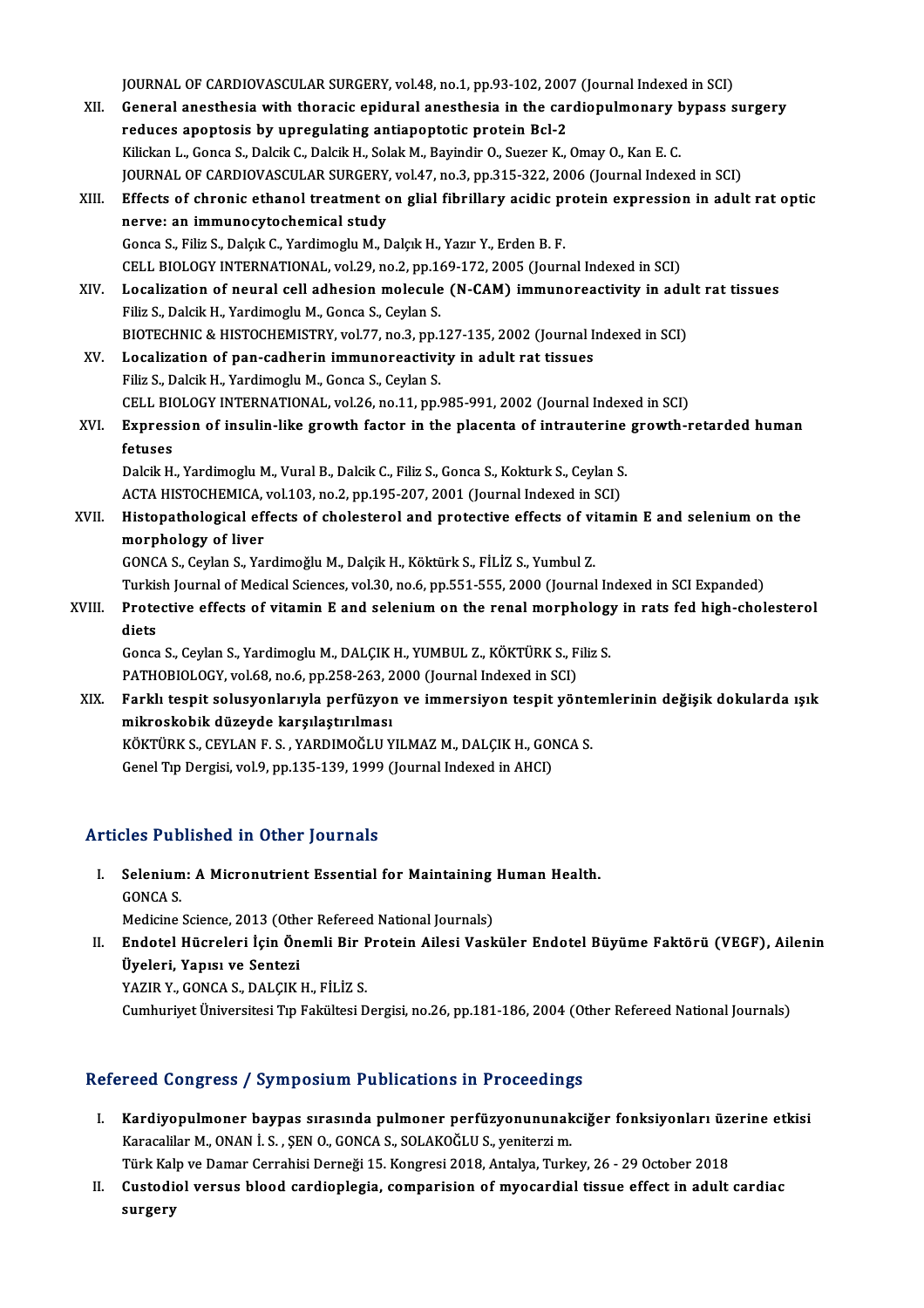AYDIN Ü., ŞEN O., KADİROĞULLARI E., GONCA S., USLU Ü., CUMBUL A., BURAK O., ERKANLI K.<br>13. Multinational Congress on Microssony, Boyini, Crostia, 34, -39 Sontambor 3917, np.196.1 AYDIN Ü., ŞEN O., KADİROĞULLARI E., GONCA S., USLU Ü., CUMBUL A., BURAK O., ERKANLI K.<br>13. Multinational Congress on Microscopy, Rovinj, Croatia, 24 - 29 September 2017, pp.196-198<br>IMMUNOUISTOCUEMICAL, AND ELECTRON MICROSC 13. Multinational Congress on Microscopy, Rovinj, Croatia, 24 - 29 September 2017, pp.196-198

III. IMMUNOHISTOCHEMICAL AND ELECTRON MICROSCOPIC ANALYSIS OF THE NORMOZOOSPERMIC<br>INFERTILE PATIENTS'SPERMS OBTAINED BY DIFFERENT SELECTION METHODS'' ERİMŞAHS.,GONCAS.,KÜKNERA. METHODS" 2nd International Science Symposium "Science Festival", tiflis, Georgia, 5 - 08 September 2017 ERİMŞAH S., GONCA S., KÜKNER A.<br>METHODS'' 2nd International Science Symposium "Science Festival", tiflis, Georgia, 5 - 08 September 2017<br>IV. Custodiol versus Blood Cardioplegia Comparision of Myocardial Tissue Effects METHODS" 2<br>Custodiol ve<br>Surgery"xx<br><sup>TIMAL A</sup> SEN Custodiol versus Blood Cardioplegia Comparision of Myocardial Tissue<br>Surgery''xx<br>ÜNAL A., ŞEN O., KADİROĞULLARI E., GONCA S., CUMBUL A., ONAN B., ERKANLI K.<br>15. International Congress of Histoshomistry and Cytoshomistry, I Surgery''xx<br>ÜNAL A., ŞEN O., KADİROĞULLARI E., GONCA S., CUMBUL A., ONAN B., ERKANLI K.<br>15. International Congress of Histochemistry and Cytochemistry, ICHC 2017, Antalya, Turkey, 2 - 05 May 2017 UNAL A., ŞEN O., KADİROĞULLARI E., GONCA S., CUMBUL A., ONAN B., ERKANLI K.<br>15. International Congress of Histochemistry and Cytochemistry, ICHC 2017, Antalya, Turkey, 2 - 05 May 201<br>1. Pulmoner arter perfusion prevents lu 15. International Congress<br>Pulmoner arter perfusid<br>during aortic clamping'<br>KARACALUAR M. CONCA Pulmoner arter perfusion prevents lung injury associated with CPB (cardiopulmone<br>during aortic clamping'<br>KARACALILAR M., GONCA S., Onan I. S. , ONAN B., ŞEN O., SOLAKOĞLU S., USLU Ü., YENİTERZİ M.<br>Multinational Congress of during aortic clamping'<br>KARACALILAR M., GONCA S., Onan I. S. , ONAN B., ŞEN O., SOLAKOĞLU S., USLU Ü., `<br>Multinational Congress of Microscopy, MCM 2015, Hungary, 23 - 28 August 2015<br>'Pulmanan artar narfusian raduses lung i KARACALILAR M., GONCA S., Onan I. S. , ONAN B., ŞEN O., SOLAKOĞLU S., USLU Ü., YENİTERZİ M.<br>Multinational Congress of Microscopy, MCM 2015, Hungary, 23 - 28 August 2015<br>VI. 'Pulmoner arter perfusion reduces lung injury Multinational Cong<br>'Pulmoner arter<br>aortic clamping'<br>CONCA S. USLU Ü 'Pulmoner arter perfusion reduces lung injury associated with cardiopulmonery bypa<br>aortic clamping''<br>GONCA S., USLU Ü., ZEYBEK A., Onan I. S., KARACALILAR M., ŞEN O., YENİTERZİ M., SOLAKOĞLU S.<br>22nd Electron misrosopy song

aortic clamping''<br>GONCA S., USLU Ü., ZEYBEK A., Onan I. S. , KARACALILAR M., ŞEN O., YENİTERZİ M., SOLAKOĞLU S.<br>22nd Electron microscpy congress, EMK 2015, Turkey, 25 April - 30 May 2015 GONCA S., USLU Ü., ZEYBEK A., Onan I. S. , KARACALILAR M., ŞEN O., YENİTERZİ M., SOLAKOĞLU S.<br>22nd Electron microscpy congress, EMK 2015, Turkey, 25 April - 30 May 2015<br>VII. 'Pulmoner arter perfusion prevents lung inju

22nd Electron microscpy c<br>'Pulmoner arter perfus:<br>during aortic clamping'<br>KARACALUAR M. CONCA 'Pulmoner arter perfusion prevents lung injury associated with CPB (cardio<br>during aortic clamping''<br>KARACALILAR M., GONCA S., Onan I. S. , SOLAKOĞLU S., USLU Ü., YENİTERZİ M., ŞEN O.<br>22nd Electron microscny congress. EMK 2

during aortic clamping''<br>KARACALILAR M., GONCA S., Onan I. S. , SOLAKOĞLU S., USLU Ü., YENİTERZİ M., ŞEN O.<br>22nd Electron microscpy congress, EMK 2015, Turkey, 25 - 30 April 2015

KARACALILAR M., GONCA S., Onan I. S. , SOLAKOĞLU S., USLU Ü., YENİTERZİ M., ŞEN O.<br>22nd Electron microscpy congress, EMK 2015, Turkey, 25 - 30 April 2015<br>VIII. 'Apoptotic index of Harvesting the Saphenous Vein for Coro 22nd Electron microscpy congress, EN<br> **Apoptotic index of Harvesting th**<br>
GONCA S., ŞEN O., USLU Ü., ZEYBEK A.<br>
Microscony Congress Cormany 25 Apoptotic index of Harvesting the Saphenous V<br>GONCA S., ŞEN O., USLU Ü., ZEYBEK A.<br>Microscopy Congress, Germany, 25 - 30 August 2013<br>Quantification of Apontotic Cell Death of Heing

Microscopy Congress, Germany, 25 - 30 August 2013

GONCA S., ŞEN O., USLU Ü., ZEYBEK A.<br>Microscopy Congress, Germany, 25 - 30 August 2013<br>IX. Quantification of Apoptotic Cell Death of Using the Internal Thoracic Artery in Coronary Artery<br>Bypass Grafting (CABG)'', Bypass Grafting (CABG)'',<br>GONCA S., USLU Ü., Onan I. S. , ONAN B., KILIÇKAN L.<br>Microscopy Congress, Germany, 25 - 30 August 2013<br>''Utnestrusture Of The Semunferous Enthelum

GONCA S., USLU Ü., Onan I. S., ONAN B., KILIÇKAN L.

# X. 'Ultrastructure Of The Seminiferous Epithelium And Intertubular Tissue Of The Infertile Human With<br>Azoospermia' Microscopy Cor<br>'Ultrastructur<br>Azoospermıa'<br>CONCA S. COST

GONCAS.,COŞTURP.,FİLİZ S.,SOLAKOĞLUS.,ÇULHAM.M. ,ÇALIŞKANE.

4th International Congress of Molecular Medicine, İstanbul, Turkey, 25 - 30 August 2013

## GONCA S., COŞTUR P., FİLİZ S., SOLAKOĞLU S., ÇULHA M. M. , ÇALIŞKAN E.<br>4th International Congress of Molecular Medicine, İstanbul, Turkey, 25 - 30 August 2013<br>XI. The effect of electrocauterization for internal thoracic ar bypasses grafting: an ultrastructural study' The effect of electrocauterization for internal thoracic artery<br>bypasses grafting: an ultrastructural study'<br>GONCA S., ONAN B., SOLAKOĞLU S., Onan I. S. , YENİTERZİ M., BAKIR I.<br>Missaggany Congress Cormany, 25, 29 Aygust 2 GONCA S., ONAN B., SOLAKOĞLU S., Onan I. S., YENİTERZİ M., BAKIR I.<br>Microscopy Congress, Germany, 25 - 29 August 2013

GONCA S., ONAN B., SOLAKOĞLU S., Onan I. S. , YENİTERZİ M., BAKIR I.<br>Microscopy Congress, Germany, 25 - 29 August 2013<br>XII. 'Koroner arter bypass cerrahisinde internal torasik arterin çıkartılmasında elektrokoter yönte Microscopy Congress, Germany, 25 - 29 August 2013<br>'Koroner arter bypass cerrahisinde internal to<br>damar duvarı morfolojisi üzerine olan etkileri'<br>CONGA S. ONAN B. SOLAKOĞLUS, CELENLİ DOLANI 'Koroner arter bypass cerrahisinde internal torasik arterin çıkartılmasında elektro<br>damar duvarı morfolojisi üzerine olan etkileri''<br>GONCA S., ONAN B., SOLAKOĞLU S., GELENLİ DOLANBAY E., Onan I. S. , YENİTERZİ M., BAKIR I. damar duvarı morfolojisi üzerine olan etkileri''<br>GONCA S., ONAN B., SOLAKOĞLU S., GELENLİ DOLANBAY E., Onan I. S. , YENİTERZİ M., BAKIR I.<br>22. Ulusal Elektron Mikroskopi Kongresi (Uluslararası Katılımlı), Turkey, 25 - 28 M

XIII. 'Koroner arter bypass cerrahisi greftlerinde kullanılan safen venin çıkarılması sırasında kullanılan 22. Ulusal Elektron Mikroskopi Kongresi (Uluslararası Katılımlı), Turkey, 25 - 28 May 2013<br>'Koroner arter bypass cerrahisi greftlerinde kullanılan safen venin çıkarılması sırasında kullanılar<br>klasik ve no touch yöntemlerin 'Koroner arter bypass cerrahisi greft<br>klasik ve no touch yöntemlerinin dam<br>elektron mikroskobik değerlendirme'<br>CONCA S. DALCIK H. DALCIK C. SEN O. Ö' klasik ve no touch yöntemlerinin damar duvar<br>elektron mikroskobik değerlendirme''<br>GONCA S., DALÇIK H., DALÇIK C., ŞEN O., ÖZKARA A.<br>20 Ulucal Elektron Milmeskopi Kongresi (Uluslarare elektron mikroskobik değerlendirme''<br>GONCA S., DALÇIK H., DALÇIK C., ŞEN O., ÖZKARA A.<br>20. Ulusal Elektron Mikroskopi Kongresi (Uluslararası Katılımlı), Turkey, 25 - 28 October 2011

## GONCA S., DALÇIK H., DALÇIK C., ŞEN O., ÖZKARA A.<br>20. Ulusal Elektron Mikroskopi Kongresi (Uluslararası Katılımlı), Turkey, 25 - 28 October 2011<br>XIV. 'Azospermik hastaların testis dokularında i-NOS dağılımının immünohi 20. Ulusal Elekt<br>'Azospermik ł<br>incelenmesi'',<br>CONCA S. Eli iz 'Azospermik hastaların testis dokularında i-NOS da<br>incelenmesi'',<br>GONCA S., FİLİZ S., ÇALIŞKAN E., ÇULHA M. M. , COŞTUR P.<br>Y. Ulucel Histolaji ve Embriyalaji Kansresi Turkay 20, 24 incelenmesi'',<br>GONCA S., FİLİZ S., ÇALIŞKAN E., ÇULHA M. M. , COŞTUR P.<br>X. Ulusal Histoloji ve Embriyoloji Kongresi, Turkey, 20 - 24 April 2010

XV. 'xx'xxKontrollü Ovaryen Stimülasyon Uygulanmış Sıçanlarda Sildefanil Sitratın Endometriyum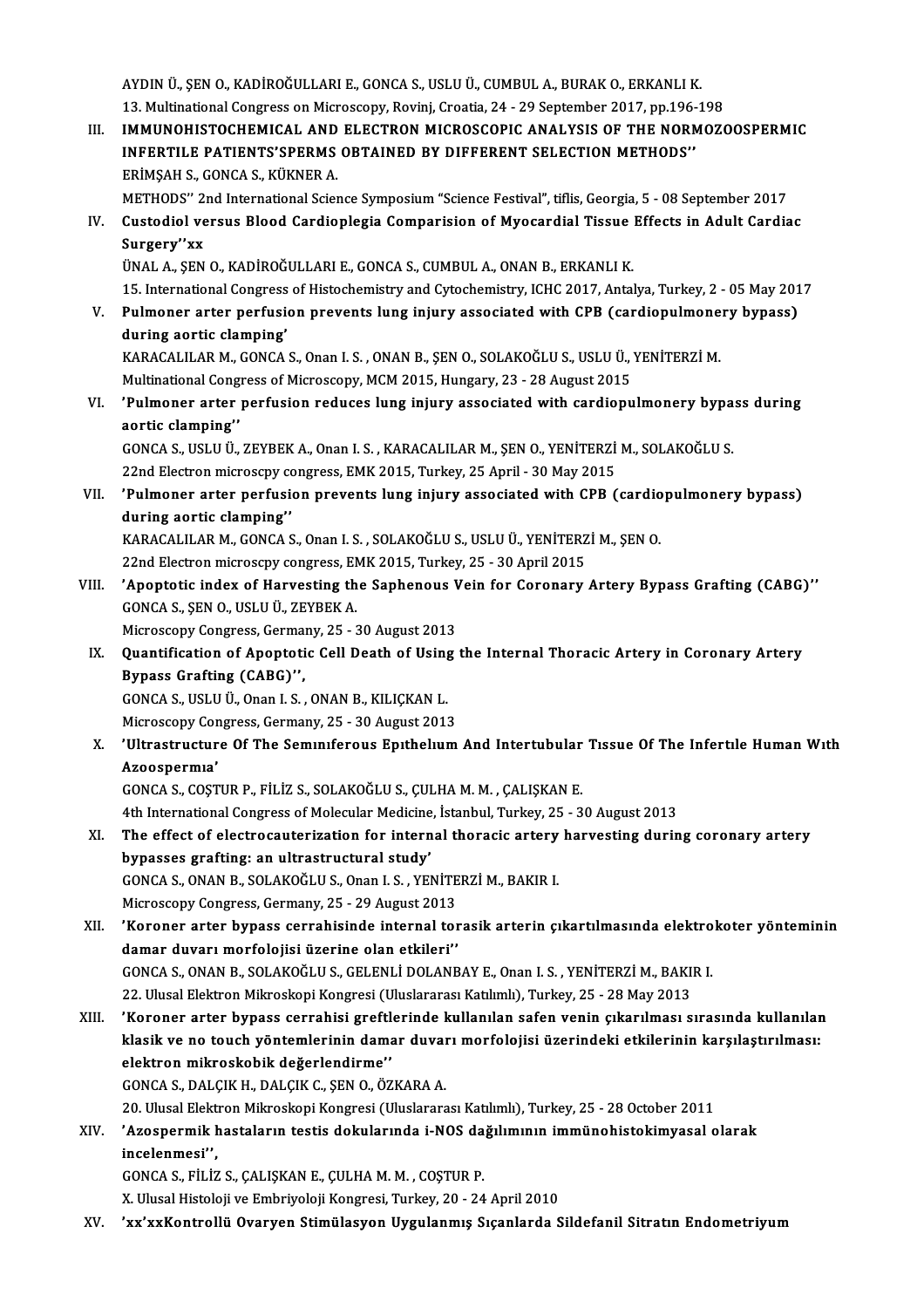Reseptivitesinde LİF ve Aktin Ekspresyonlari Üzerine Etkisi'xx'xx<br>CONCA S. Filiz S. COSTUP P. VUPAL B. CEVLAN E.S., VAPDIMOČLU VU N Reseptivitesinde LİF ve Aktin Ekspresyonlari Üzerine Etkisi'xx'xx<br>GONCA S., FİLİZ S., COŞTUR P., VURAL B., CEYLAN F. S. , YARDIMOĞLU YILMAZ M., GELENLİ DOLANBAY E.<br>U. Ürama Tıbbi Darnaği Kangrasi Turkayı 14, 19 Ostabar 200 Reseptivitesinde LİF ve Aktin Ekspresyonlari Üzerine Etk<br>GONCA S., FİLİZ S., COŞTUR P., VURAL B., CEYLAN F. S. , YARDIM(<br>II. Üreme Tıbbi Derneği Kongresi, Turkey, 14 - 19 October 2009<br>Kontrallü Overven Stimulasyon Hygulanm GONCA S., FİLİZ S., COŞTUR P., VURAL B., CEYLAN F. S. , YARDIMOĞLU YILMAZ M., GELENLİ DOLANB.<br>II. Üreme Tıbbi Derneği Kongresi, Turkey, 14 - 19 October 2009<br>XVI. Kontrollü Overyen Stimulasyon Uygulanmış Sıçanlarda Sildenaf II. Üreme Tıbbi Derneği Kongresi, Turkey, 14 - 19 October 2009<br>Kontrollü Overyen Stimulasyon Uygulanmış Sıçanlarda Sildenafil Sitratın Endometriyum<br>ReseptivitesindeLIF ve Aktin Ekspresyonları Üzerine Etkisi (Ref.No:31)

Kontrollü Overyen Stimulasyon Uygulanmış Sıçanlarda Sildenafil Sitratın Endometriyum<br>ReseptivitesindeLIF ve Aktin Ekspresyonları Üzerine Etkisi (Ref.No:31)<br>COŞTUR P., FİLİZ S., VURAL B., GELENLİ DOLANBAY E., CEYLAN F. S. , Re<br>CC<br>H. COŞTUR P., FİLİZ S., VURAL B., GELENLİ DOLANBAY E., CEYLAN F. S. , YARDIMOĞLU YILMAZ M., GONCA S., DA<br>H.<br>II.Üreme Tıbbı Derneği Kongresi Bildiri ve Özet Kitabı, Antalya., Antalya, Turkey, 1 - 04 October 2009, pp.245<br>'YY'YY

H.<br>II.Üreme Tıbbı Derneği Kongresi Bildiri ve Özet Kitabı, Antalya., Antalya, Turkey, 1 - 04 October 2009, pp.245<br>XVII. 'xx'xxSıçan Serebellumundda İnhibitör 7-Nitroindazol Etkisiyle İmmünreaktif Nöronal Nitrik Oksit<br>S II.Üreme Tıbbı Derneği Kongresi Bildiri ve Özet Kitabı, Antalya, Antalya, Turkey, 1 - 04 October 2009, pp.245<br>'xx'xxSıçan Serebellumundda İnhibitör 7-Nitroindazol Etkisiyle İmmünreaktif Nöronal Nitrik Ok<br>Sentaz(nNOS) Azalm

'xx'xxSıçan Serebellumundda İnhibitör 7-Nitroindazo<br>Sentaz(nNOS) Azalmıştır'xx'xx<br>GONCA S., DALÇIK H., DALÇIK C., YILDIZ AKAR F., COŞTUR P.<br>8. Hlucel Sinirbilimleri Kongresi, Bolu Turkey, 22., 25. Anril 2 60NCA S., DALÇIK H., DALÇIK C., YILDIZ AKAR F., COŞTUR P.<br>8. Ulusal Sinirbilimleri Kongresi, Bolu, Turkey, 22 - 25 April 2009

XVIII. 'the effects of NOS inhibitor 7-nitroindazole and NO precursor L-arginin on immunoreactive neuronal nitric oxide synthase (nNOS) in rat brains and its relation to memory' GONCA S., COŞTUR P., YILDIZ AKAR F. neuronal nitric oxide synthase (nNOS) in rat brains and its relation to memory'<br>GONCA S., COŞTUR P., YILDIZ AKAR F.<br>13th International Congress of Histochemistry and Cytochemistry, Poland, 1 - 05 September 2008<br>'uy'uyChron

- XIX. 'xx'xxChronic alcohol induced i-NOS expression in the penis: An immunohistochemical study'xx'xx 13th International Congress of Histochemistry and Cytochemistry, Po<br>
Yxx'xxChronic alcohol induced i-NOS expression in the penis:<br>
GONCA S., DALÇIK H., DALÇIK C., YILDIZ AKAR F., COŞTUR P., FİLİZ S.<br>Uluslararası Katılımlı 'xx'xxChronic alcohol induced i-NOS expression in the penis: An immunohistochemical<br>GONCA S., DALÇIK H., DALÇIK C., YILDIZ AKAR F., COŞTUR P., FİLİZ S.<br>Uluslararası Katılımlı IX: Ulusal Histoloji ve Embriyoloji Kongresi, A
- GONCA S., DALÇIK H., DALÇIK C., YILDIZ AKAR F., COŞTUR P., FİLİZ S.<br>Uluslararası Katılımlı IX: Ulusal Histoloji ve Embriyoloji Kongresi, Adana, Turkey, 28 30 May 200<br>XX. The effects of chronic ethanol treatment on the gl Uluslararası Katılımlı IX: Ulusal Histoloji ve Embriyolo<br>The effects of chronic ethanol treatment on the<br>immunoreactivitiy in the adult rat optic nerve<br>CONGA S. Fil iz S. DALGIK G. MARDIMOČLU VILMAZ The effects of chronic ethanol treatment on the glial fibrillary acidic protein (G<br>immunoreactivitiy in the adult rat optic nerve<br>GONCA S., FİLİZ S., DALCIK C., YARDIMOĞLU YILMAZ M., DALCIK H., YAZIR Y., ERDEN B. F.<br>12th I immunoreactivitiy in the adult rat optic nerve<br>GONCA S., FiLiZ S., DALCIK C., YARDIMOĞLU YILMAZ M., DALCIK H., YAZIR Y., ERDEN B. F.<br>12th International Congress of Histochemistry and Cytochemistry 2004, California, United GONCA S., FILIZ S<br>12th Internation<br>July 2004, pp.52<br>The effects of a 12th International Congress of Histochemistry and Cytochemistry 2004, California, United States Of America, 24<br>
1998 July 2004, pp.52<br>
XXI. The effects of chronic ethanol treatment on the glial fibrillary acidic protein GF
- July 2004, pp.52<br>The effects of chronic ethanol treatment on the glial fibrillary acidic protein GFAP immunore<br>in the adult rat optic nerve Gonca S Filiz S Dalcik C Yardimoglu M Dalcik H Yazir Y Erden BF<br>JOURNAL OF HISTOCH The effects of chronic ethanol treatment on the glial fibrillary acidic protein<br>in the adult rat optic nerve Gonca S Filiz S Dalcik C Yardimoglu M Dalcik H ነ<br>JOURNAL OF HISTOCHEMISTRY CYTOCHEMISTRY 52 Supplement 1 23 2004<br> in the adult rat optic nerve Gonca S Filiz S Dalcik C Yardimoglu M Dalcik H Yazir Y Erden BF<br>JOURNAL OF HISTOCHEMISTRY CYTOCHEMISTRY 52 Supplement 1 23 2004<br>GONCA S., FİLİZ S., DALÇIK C., YARDIMOĞLU YILMAZ M., DALÇIK H., Y JOURNAL OF HISTOCHEMISTRY CYTOCHEMISTRY 52 Supplement 1 23 2004<br>GONCA S., FİLİZ S., DALÇIK C., YARDIMOĞLU YILMAZ M., DALÇIK H., YAZIR Y., ERDEN B. F. , CEYLAN F. S.<br>XII. International Congress of Histochemistry © Cytochemi GONCA S., FİLİZ S., DALÇIK<br>XII. International Congress<br>America, 24 - 28 July 2004<br>Vosaylar andathelial sre XII. International Congress of Histochemistry **Z** Cytochemistry, San Diego at La Jolla, California, United States Of<br>America, 24 - 28 July 2004<br>XXII. Vascular endothelial growth factor (VEGF) expression induced by general
- America, 24 28 July 2004<br>Vascular endothelial growth factor (VEGF) expression induced by general anaesthesia with thora<br>epidural anesthesia in human heart tissue with cardiac ischaemia: An immunocytochemical study<br>Conge Vascular endothelial growth factor (VEGF)<br>epidural anesthesia in human heart tissue<br>Gonca S., Kilickan L., Dalcik C., Dalcik H., Solak M.<br>12th International Congress of Histoshemistry e epidural anesthesia in human heart tissue with cardiac ischaemia: An immunocytochemical study<br>Gonca S., Kilickan L., Dalcik C., Dalcik H., Solak M.<br>12th International Congress of Histochemistry and Cytochemistry, Californi

Gonca S., Kilio<br>12th Internat<br>2004, vol.52<br>Knonik alko 12th International Congress of Histochemistry and Cytochemistry, California, United States Of An<br>2004, vol.52<br>XXIII. Kronik alkol alımının optik sinir glial fibriller asidik protein sentezi üzerindeki etkisi

- 2004, vol.52<br>Kronik alkol alımının optik sinir glial fibriller asidik protein sentezi üzerindeki etkisi<br>GONCA S., FİLİZ S., DALÇIK C., YARDIMOĞLU YILMAZ M., DALCIK H., YAZIR Y., ERDEN B. F. Kronik alkol alımının optik sinir glial fibriller asidik protein sent<br>GONCA S., FİLİZ S., DALÇIK C., YARDIMOĞLU YILMAZ M., DALCIK H., YAZI<br>I. Ulusal Sinirbilimleri Kongresi, Eskişehir, Turkey, 16 March 2002, pp.40<br>Effects
- XXIV. Effects of chronic ethanol on the glial fibrillary acidic protein containing astrocytes in the optic<br>nerve **I. Ulusa<br>Effects<br>nerve<br>CONCA** Effects of chronic ethanol on the glial fibrillary acidic protein containing astrocytes<br>nerve<br>GONCA S., DALÇIK C., DALÇIK H., YARDIMOĞLU YILMAZ M., FİLİZ S., ERDEN B. F. , CEYLAN F. S.<br>1 Ulusal S.inir Pilimleri Kongresi, F

nerve<br>GONCA S., DALÇIK C., DALÇIK H., YARDIMOĞLU YILMAZ M., FİLİZ S., ERD<br>1.Ulusal S inir Bilimleri Kongresi, Eskişehir, Turkey, 16 - 20 March 2002<br>Hüsre Adhezven Maleküllerinden Nörel Hüsre Adhezven Malek GONCA S., DALÇIK C., DALÇIK H., YARDIMOĞLU YILMAZ M., FİLİZ S., ERDEN B. F. , CEYLAN F. S.<br>1.Ulusal S inir Bilimleri Kongresi, Eskişehir, Turkey, 16 - 20 March 2002<br>XXV. Hücre Adhezyon Moleküllerinden Nöral Hücre Adhez

- 1.Ulusal S inir Bilimleri Kongresi, Eskişehir, Turkey, 16 20 March 2002<br>Hücre Adhezyon Moleküllerinden Nöral Hücre Adhezyon Molekülü Neural Cell Ad<br>Cam ve Pan Kaderin İmmunreaktivitesinin Erişkin Sıçan Dokularında Dağılı Hücre Adhezyon Moleküllerinden Nöral Hüc<br>Cam ve Pan Kaderin İmmunreaktivitesinin El<br>İmmunositokimyasal Yöntemle İncelenmesi<br>Filizs DALCIKH YARDIMOČLUVILMAZM CEV Cam ve Pan Kaderin İmmunreaktivitesinin Erişkin Sıçan Dokularında Dağılımının<br>İmmunositokimyasal Yöntemle İncelenmesi<br>FİLİZ S., DALÇIK H., YARDIMOĞLU YILMAZ M., CEYLAN F. S. , GONCA S. V.UlusalHistolojiveEmbriyolojiKongresi,Kayseri,2000,Kayseri,Turkey,28 -31August2000 FİLİZ S., DALÇIK H., YARDIMOĞLU YILMAZ M., CEYLAN F. S. , GONCA S.<br>V.Ulusal Histoloji ve Embriyoloji Kongresi, Kayseri, 2000, Kayseri, Turkey, 28 - 31 August 2000<br>XXVI. An immunocytochemical study of insulin like growt
- V.Ulusal Histoloji ve Embriyoloji Kon<br><mark>An immunocytochemical study o</mark><br>growth retarded human fetuses<br>DALGIX H. VARDIMOČI II VILMAZ M An immunocytochemical study of insulin like growth factor 1 IGF 1 in the placentae of intrau<br>growth retarded human fetuses<br>DALÇIK H., YARDIMOĞLU YILMAZ M., VURAL B., DALÇIK C., FİLİZ S., GONCA S., KÖKTÜRK S., CEYLAN F. S.<br>

growth retarded human fetuses<br>DALÇIK H., YARDIMOĞLU YILMAZ M., VURAL B., DALÇIK C., FİLİZ S., GONCA S., KÖKTÜRK S., CEYLAN F. S.<br>XI International Congress of Histochemistry & Cytochemistry, 2000, York, United Kingdom, 3 -